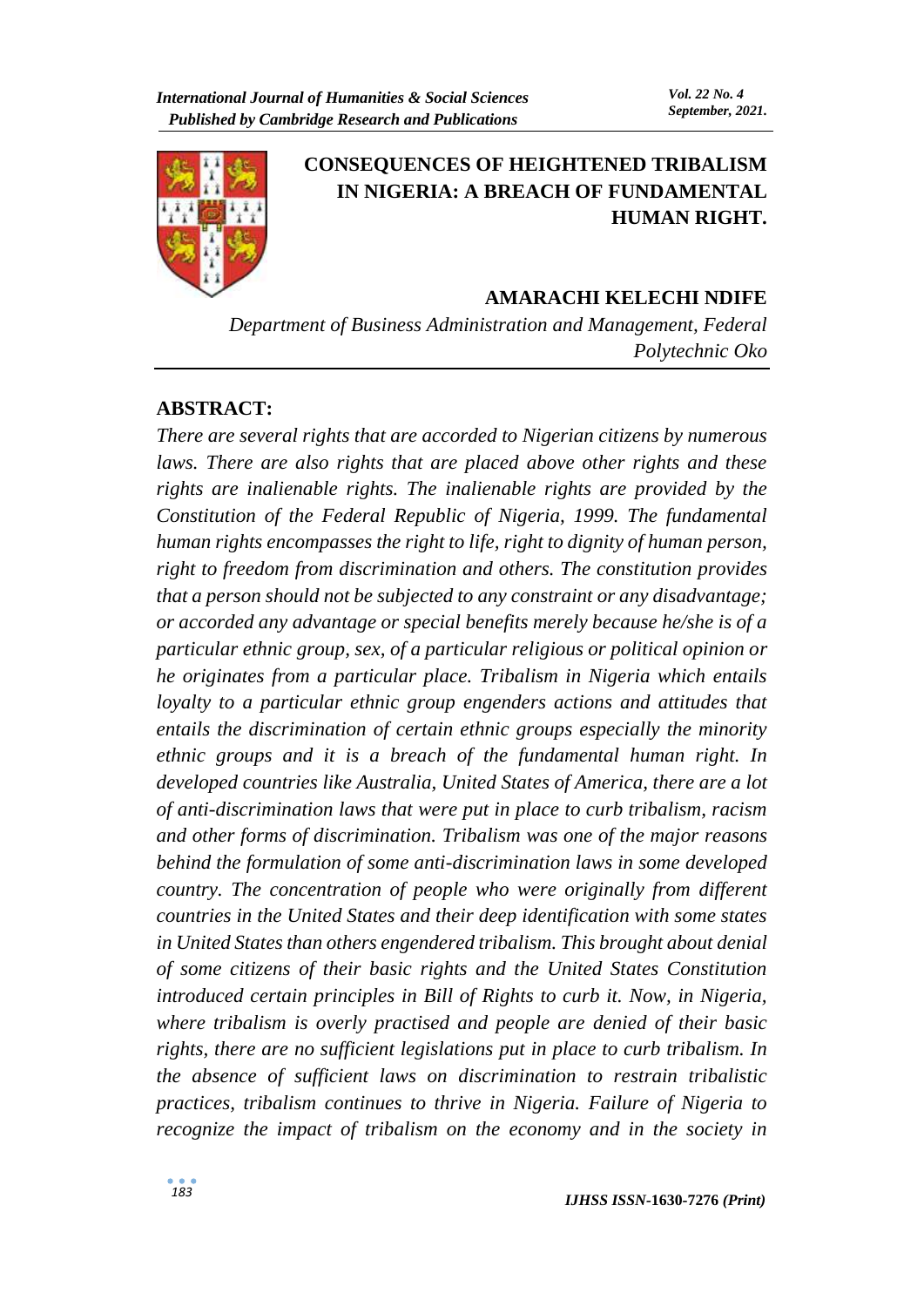*general had inhibited the legislature from making more laws to inhibit tribalism. This paper portrays deficiency of laws as the tool that fosters tribalism in Nigeria. If adequate laws are made available, it would have encouraged more people to go to court and challenge discrimination on the basis of tribalism. This article will be of immense importance to law makers in making more and better laws that are consistent with constitution in deterring discrimination on basis of tribe.*

*Keywords: Tribe, tribalism/ ethnicity, minority group, discrimination, human right.*

# **INTRODUCTION**:

Tribe can defined as a group of people in a traditional society that are linked by blood, religion, similar culture. These group of people share same ancestors or common leaders and they have similar customs and traditions.

Akinsola Akiwowo stated that a tribe is a group of people greater in number than people of extended kinship group. This group share same culture, same tradition, same language and same name. They reside in the same geographical area either in different homes or villages connected by marriage. Some of these tribes portrays politically consolidation which is much more compounded than a group of kin. Some tribes are more organised politically than others.<sup>1</sup>

Tribalism depicts exclusivity, clan-based. When a particular ethnic group pay no regard to another ethnic group, it portrays that it is deep-rooted and innate and this connotes tribalism.<sup>2</sup>

Tribalism are behaviours that show that people are extremely loyal to their group than other groups or their country. Tribalism in Nigeria determines how people act, think, react and who they oppose or compete against.

Ethnicity signifies the intricacies of the conduct and existence of human, it resists simplified definition. It denotes the recognition of similar experiences, identity and memory. It is founded on ancient experiences, conventional norms, ethics and values. <sup>3</sup>

Minority group refer to the group that experience relational drawbacks as compared to other superior groups. Minority group consists of people who as a result of the group they identify with, encounter discrimination in their accommodation, employment, education and other related things.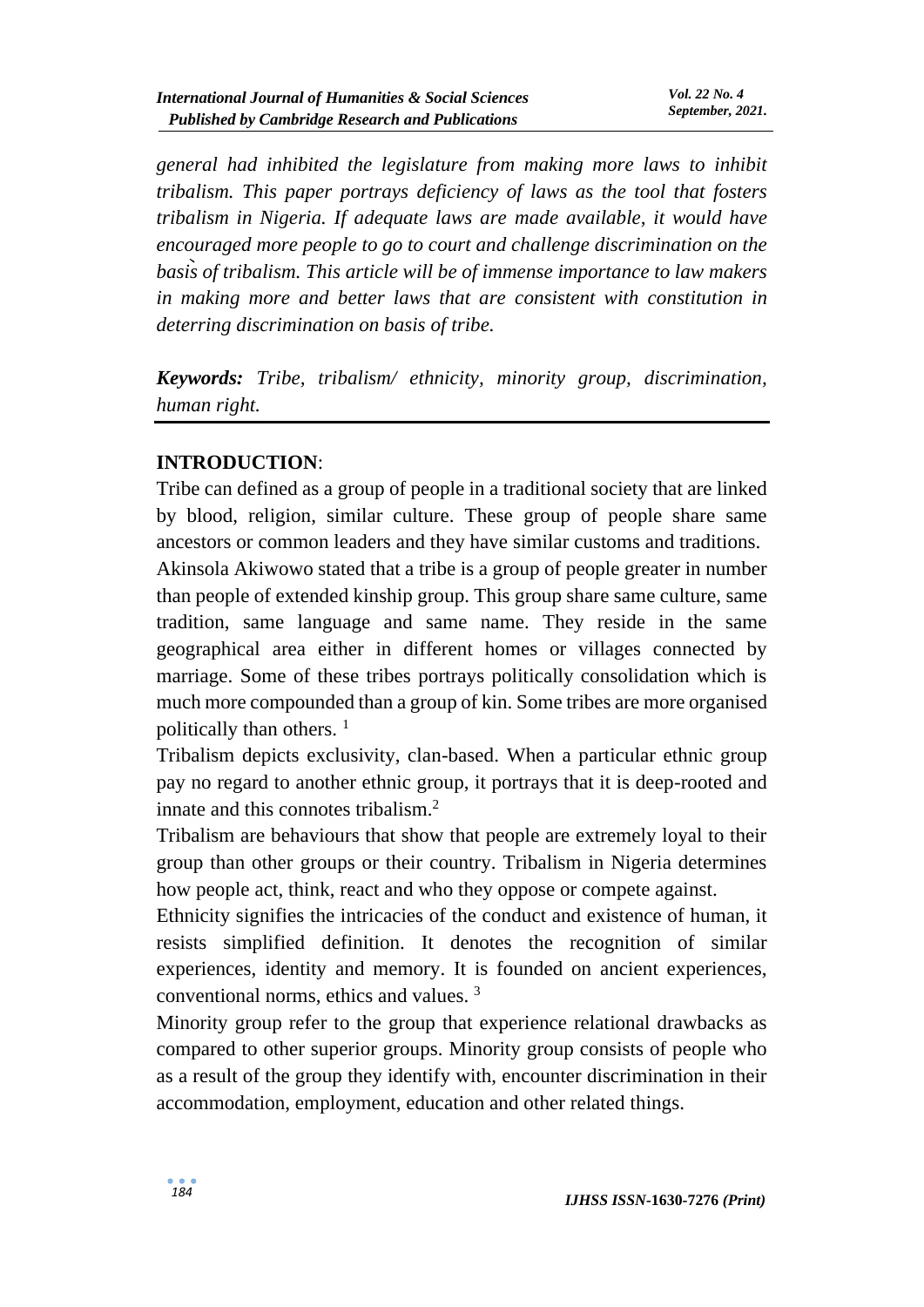Human rights are those inviolable rights that are accorded to human.<sup>4</sup>They are those rights that are not to be taken away, infringed or dishonoured.

Section 42 of the Constitution of Federal Republic of Nigeria,1999 provides that a citizen of Nigeria of a particular community, place of origin, sex, religion, political opinion shall not by reason only that he is such a person (b) be accorded either expressly by or in the practical application of any law in force in Nigeria or any executive or administrative action of the government to disabilities or restrictions to which citizens of Nigeria of other communities, ethnic group, places of origin, sex, religions or political opinions are not made subject.

Myriad of ethnic groups can be found in the country, Nigeria. However, the northern part of Nigeria is dominated by the Hausa, the southern part by the Yoruba and eastern part of Nigeria by the Igbo.

Before the realization of independence of Nigeria, the political parties that were formed were majorly for the realization of the objectives of different ethnic groups. Parties like Northern Peoples Congress, National Council of Nigerian Citizen and Action Group.

Although, some of the associations formed on the basis of tribalism was relevant to the education of the Igbo and Yoruba ethnic groups, <sup>5</sup> it had its major drawbacks. After the independence of Nigeria, ethnic consciousness and tribalism resurfaced in Nigeria. Employment in different sectors in Nigeria are done underground on the basis of tribe during the military rule.

Political leaders today still selfishly use tribalism in providing of access to education, erecting of school building and grant of school scholarships just they did before the military rule. Tribal loyalty might improved education in Nigeria but it had become defective as it used as basis for awarding of scholarship, dispersal of schools, erecting of school structures.

## **DEFICIENCY OF LAW ON HUMAN RIGHTS IN NIGERIA:**

Ethnic conflict is perceived as one of the major obstruction to development in Nigeria. Certain ethnic group enjoy certain rights which ought to be universal and some ethnic groups are deprived of this rights, fundamental Human Right as provided for in the Constitution of the Federal Republic of Nigeria.

The rudimentary principles that human right consist of are the freedom rights which includes freedom from discrimination of all forms, participatory right which includes the right to involved in making decisions. It also consist of the advantageous rights, like right to education, medical care, food and others. 6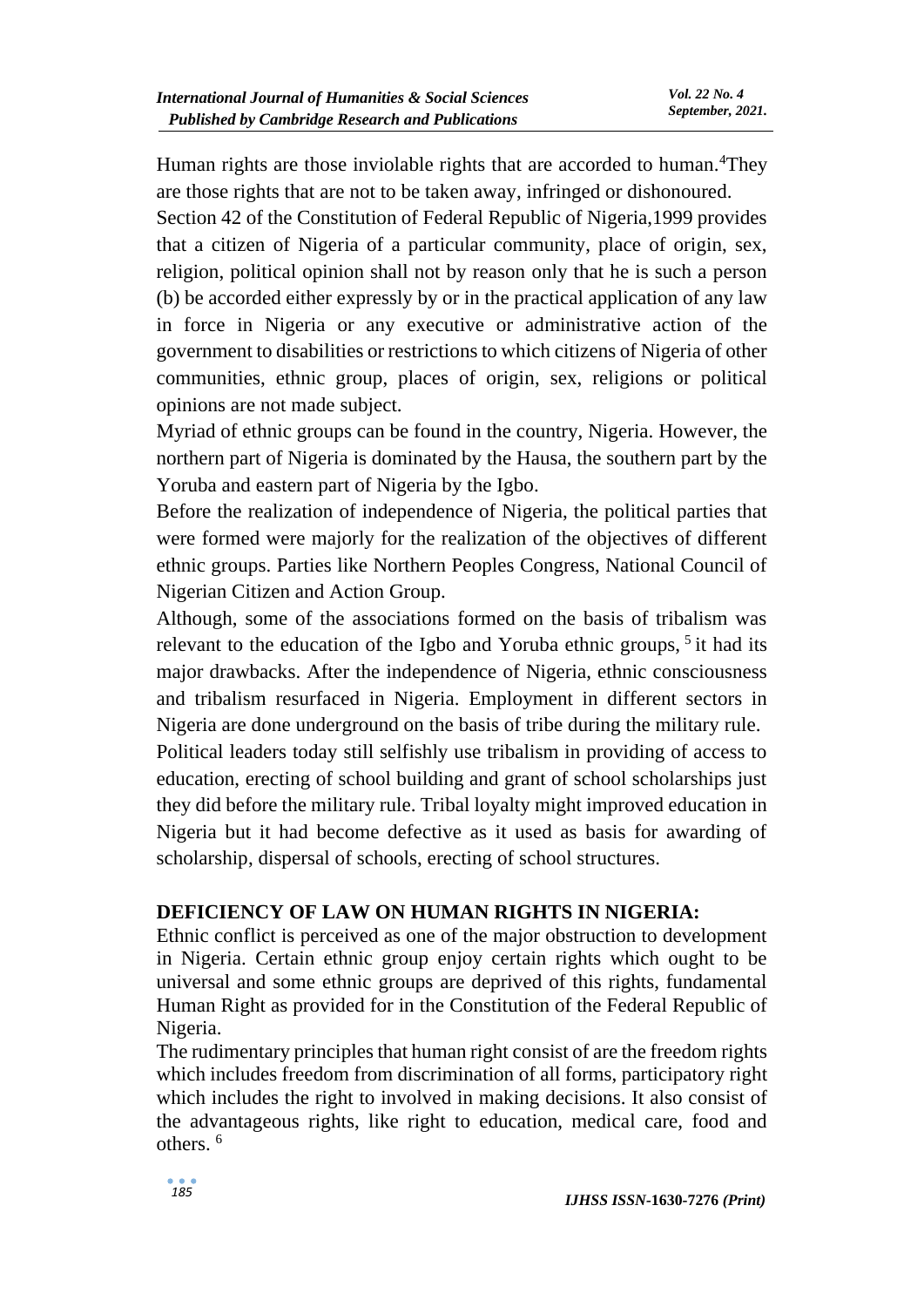When these basic rights to education and food, for instance is denied to a particular tribe because their tribe is not properly represented in the federal government, it becomes a violation of inviolable right.

The Niger Delta communities are agitating for development and supplementation of their primary means of sustenance that have been taken away from them as a result of the oil spillage and gas flaring in their communities. Communities like these have denied of the benefit rights, like rights to food, education and medical care.

Tribalism breeds unequal treatment of the citizenry in a country. The equal treatment of these citizens and their fundamental rights are the basis of democracy. Although, Nigeria had signed various international treaties, there is always absolute disregard of these treaties by the heightened discrimination and violation of people's rights.

A person who has been denied of any of the basic rights provided by the Constitution on the basis of tribalism may not have sufficient legislations to reinforce his case in the court of law. The international treaties which the dissatisfied party would have relied on, are not to be executed on their own, they have to be passed into law by National Assembly in accordance with Section 12 of the Constitution of the Federal Republic of Nigeria, 1999.

Irrespective of the availability of these international instruments, the National Assembly needs to enact more laws. A meticulous examination of several international treaties discloses that there are unclear descriptions of instances of partial suppression innate in them. Most of the rights that are provided by the international treaties are not accorded in unreserved expressions. An explicit example is the African Charter which empowers the state to curb, restrain, limit and hold off the exercise of certain rights. While some rights are not to be accorded in unreserved expressions, the absence of clear description of this partial suppression may engender violation and exploitation.<sup>7</sup>

There may not be absolute rights in the Constitution of the Federal Republic of Nigeria, 1999 and this constitutes a disadvantage and obstruction in advancement of rights accorded to human. The relaxation of certain rights like the right to life by the inclusion of exemptions in Section 33 of the Constitution brought about unwarranted killings by the Nigerian security officers that are not properly trained. Section 33 provided that if a person dies in circumstances like defence from unlawful violence and suppression of riots, that such person shall not be regarded as a person who was deprived of his/her right to life. It created a loopholes for the violation of rights of Nigerian citizenry.

Section 42 of the Constitution of the Federal Republic of Nigeria, 1999 in granting freedom from discrimination on the basis of ethnic group, sex, religion created an exemption to the freedom. Subsection 3 of section 44 asserted that the provision of subsection 1 shall not be deemed to be violated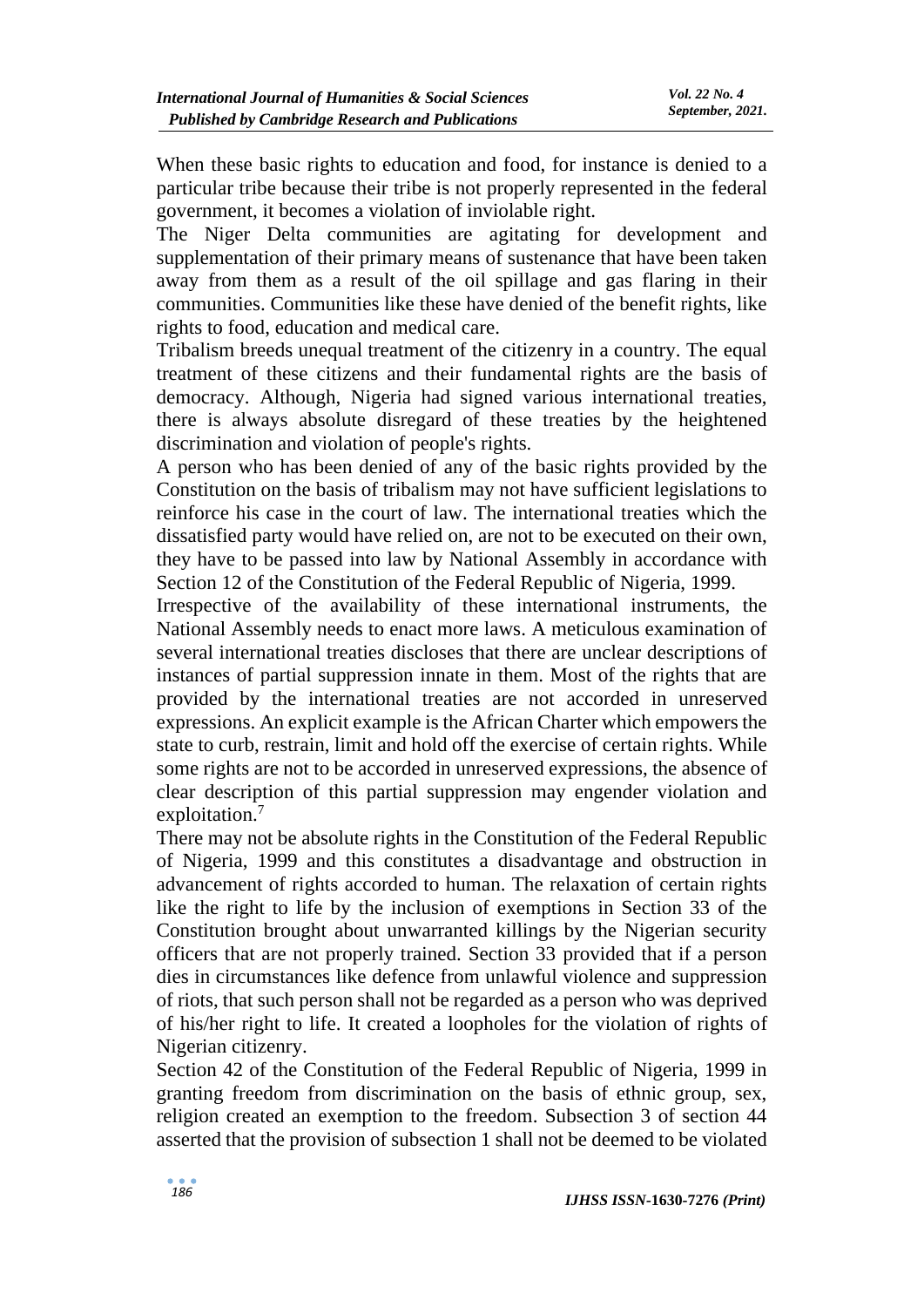by reason of the fact that a provision of law imposes restriction on designation of one to office in a state or being a member of the armed forces of Federal Republic of Nigeria in service of a body established by law in force. The ill-defined derogation provided by subsection 3 of section 44 of the Constitution are susceptible to violation.<sup>8</sup>

Failure of the National Assembly to make well defined provisions brings about the violation of people's rights. This provision can easily be exploited by the politicians in appointment of people to office and in granting employment to the citizens. If there are exemptions to be introduced in the Constitution of the Federal Republic of Nigeria being the grundnorm, such exemption should be explicit to cover maximum possible violation of the major provision.

## **MARGINALIZATION:**

Ethnicity in Nigeria has taken unsettling novel dimensions. Treating of groups as insignificant has brought about the agitation of the minority groups. Marginalisation of a particular group reproduces lack of trust, tribal tensity and scepticism. This eventually brought about disagreement in the allotment in resources and allocation of power.<sup>9</sup>

The system of leadership adopted by Nigeria where power is believed to be held by elected representatives of the people is being thwarted by marginalization. When one or more ethnic group is marginalized, they may feel the need to be independent of other ethnic groups. The Igbo people in Nigeria who believed they were marginalized sought to be independent from the other ethnic groups and created an independent state. This actually led to Nigerian Civil war which lasted till 1970. The political, economic, ethnic, economic traction was majorly the reason why the Igbos sought to detach from Nigeria.

The political tension during the military regime brought about the killing of the minority Igbos in the eastern part of Nigeria. The Nigerians were better equipped so the Biafran secessionist ended up surrendering in 1970. This war might have put to a stop but the ethnic grievances is yet to be sought out. The Biafrans still hold a protest in Nigeria and abroad. In 2015, the Indigenous People of Biafra (IPOB) leader, Nnamdi Kanu was detained and in 2016, during the IPOB protest 150 unarmed Pro Biafran activist were killed.<sup>10</sup>

The Niger Delta communities have long been agitating against the fact that they are marginalized even when the nation's major revenue source is derived from Niger Delta. They allege that they lack in development, yet the major ethnic groups utilize the resources derived from Niger Delta to develop themselves. The spillage of oil and combustion of gasses had made it difficult for the communities in Niger Delta to engage in the primary sectors of the economy like agriculture, fishing to sustain themselves.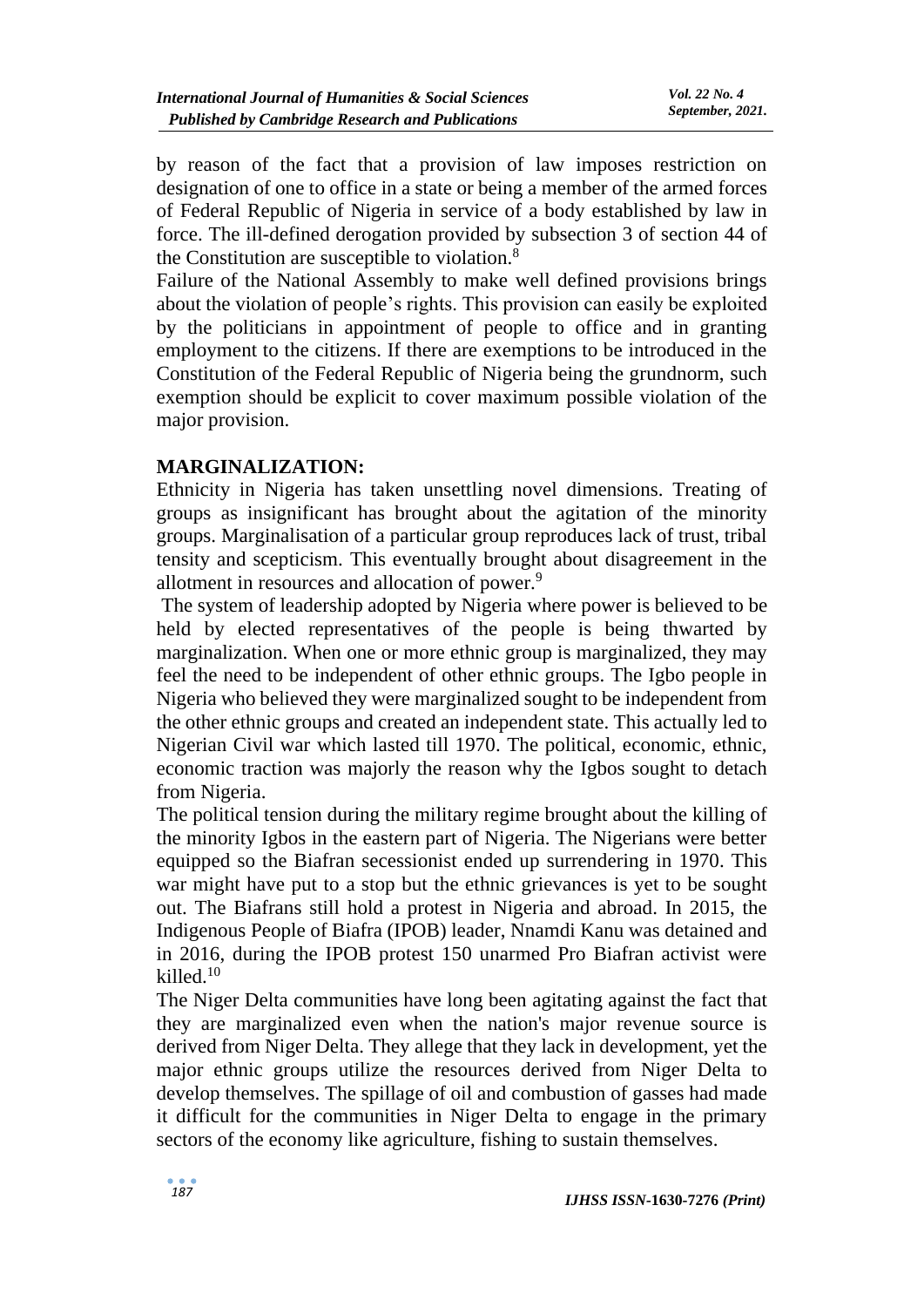If the communities of Niger Delta are not truly marginalized, there should have been proper means put in place to develop and sustain them. The mining rents and royalties which are supposed to be paid this group are slashed every now and then. The rent, royalties, part of the tax derived by the Federal Government and compensation clamoured for by the Niger Delta is being considered trivial and overlooked by the Federal Government of Nigeria.

#### **TRIBALISM IN POLITICS:**

The impact of tribalism in Nigeria cannot be underemphasized. Since inception of the civilian rule, there has been tribal mode of voting which engenders tribal politics after the election. The creation of more states in Nigeria gave a measure of liberty to ethnic groups and intensified tribalism as the group grappled for power at the federal level.

The agitation for creation of more state at the commencement of the civilian rule portrays that tribalism has coated the Nigerian politics. In the second Republic, tribal sentiment aided Ibrahim Waziri in departing the Nigerian Peoples Party with huge number of politicians. The Nigerian People Party after Waziri left with his supporters was regarded as eastern Nigerian party. The presidential candidate in the second republic had almost all the votes of the respective tribes. Presidential candidates from the Yoruba tribe got majority of their votes from the west and same applied to the Igbo tribe.<sup>11</sup>

The debate on who gets what give rise to tribal conflicts and discordance. There has been presumption that sufficient education of people in Nigeria will shrink tribal loyalty. Education of Nigeria might have lessened tribalism as there are more educated people who are advocating for demise of tribalism. However, there are other educated politician who in a bid to outsmart their opponents have intensified tribal allegiance.

Numerous Nigerian politicians have opined that the extermination of tribalism will alleviate countless problems the country is facing, however the have not done anything that will placate the impact in Nigerian politics. It is regrettable that the Nigerian politics is deep-rooted in tribalism despite the view point of many Nigerian politicians.<sup>12</sup>

The agitation of people for creation of more states and tribes in the current decade shows that the aim of the Constitution of the Federal Republic of Nigeria to obliterate tribalism in politics in nugatory. Loyalty and allegiance to ethnicity will be resuscitated in the event of national problems in the country. Political leaders like Chief Obafemi Awolowo and Abubakar Tafawa Balewa alleged that Nigeria is not a country and if it were a country, it is just on paper. They are of opinion that Nigeria is merely used address people that lives in the confines of Nigeria.<sup>13</sup>

Ethnic 1oyalty has crawled into virtually all the political activities in Nigeria and this has brought about ineffectiveness and inefficacy. Uneven treatment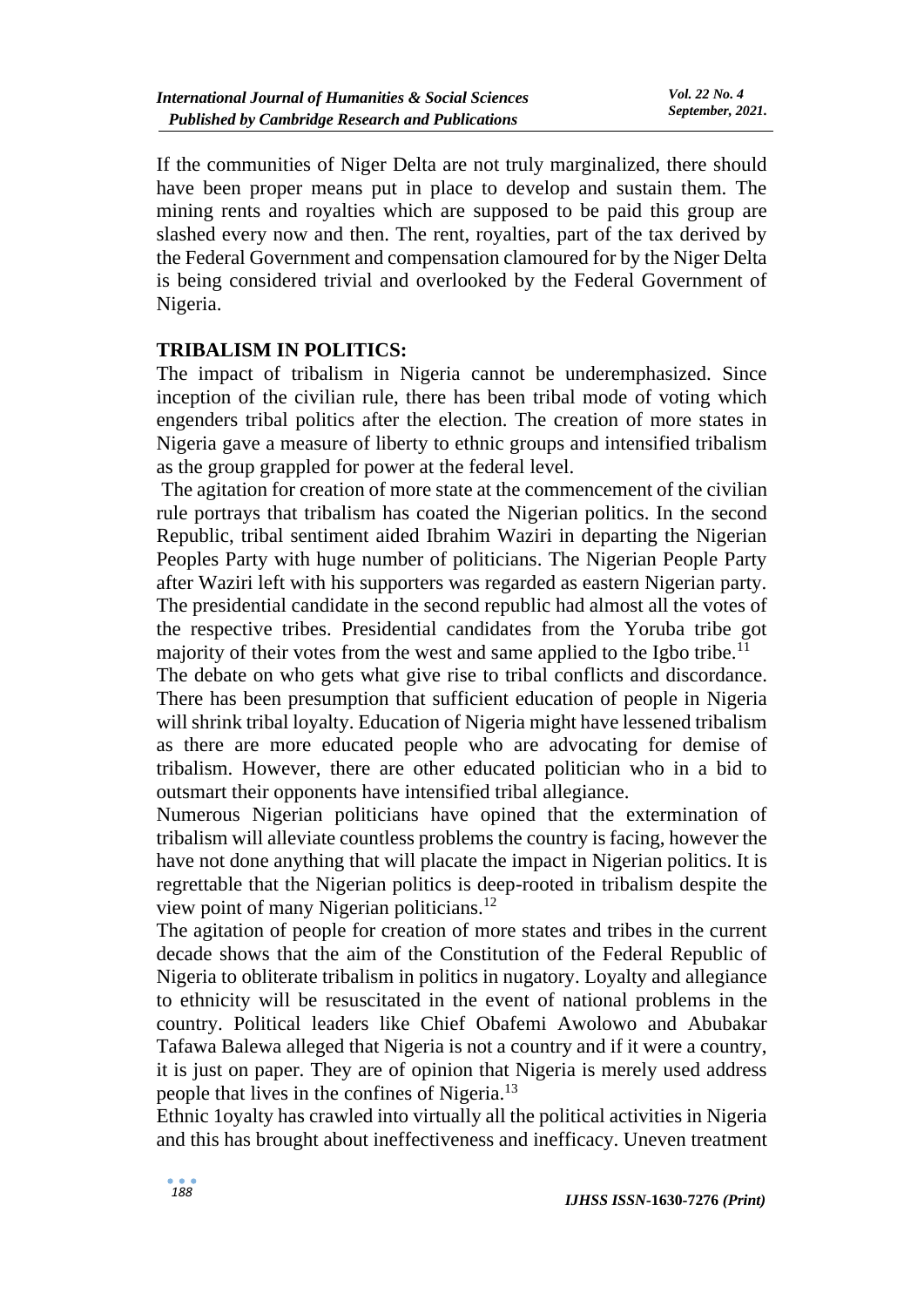of nationals in Nigeria is a common feature of the leadership. This worsens the issue of uneven emolument and brings about scrabbling for resources and conscious rejection of the state by the nationals. This is equivalent to corruption as it often entails direct and indirect requited commitments dependant on how familiar the grantee is with the grantor.<sup>14</sup>

Tribalism incapacitated the political leaders in carrying out their duties. The answerability of the Nigerian government to the citizenry is conceded as a result ethnic sentiments. The political leaders are no longer serving the masses but the people that belong to their tribes. Incompetent citizens are being placed above the competent citizens because of ethnic sentiments. When this happens the ethnic groups that are treated as insignificant harbour grudge and this breeds conflict in the society.

## **RECOMMENDATION:**

This paper recommends the legislature should consider enactment of laws solely targeted on inhibiting discrimination on the basis of tribalism. The loopholes introduced by ill-defined exemptions in anti-discrimination laws should be remedied to inhibit exploitation.

The enactment of more and better laws on discrimination will assist people whose rights have been violated as a result of heightened tribalism in Nigeria.

The Constitutional provisions prohibiting discrimination on the basis of ethnic group is not sufficient. The derogation of right to freedom from discrimination on the basis of tribe should be properly defined and exemplified.

The international treaties on human rights should be domesticated so that there will sufficient laws on discrimination. When this done, awareness should be made to encourage people and communities that allege that they have been denied of certain privileges on the basis of their tribe to institute actions in the court.

Communities that are marginalized should be paid attention to by the government. Political leaders are to be dissuaded from according unmerited privileges to people of the same ethnic group with them.

## **CONCLUSION:**

The legislature have a crucial role to play in impeding the tribalistic practices that violate human rights. The sufficiency of legislation on discrimination will empower the minority ethnic groups that allege that they have been denied certain privileges and also people whose rights have been violated on the basis of tribe.

The discrimination against people of certain tribe can be watered down by the enactment of laws specifically targeted at eliminating discriminatory